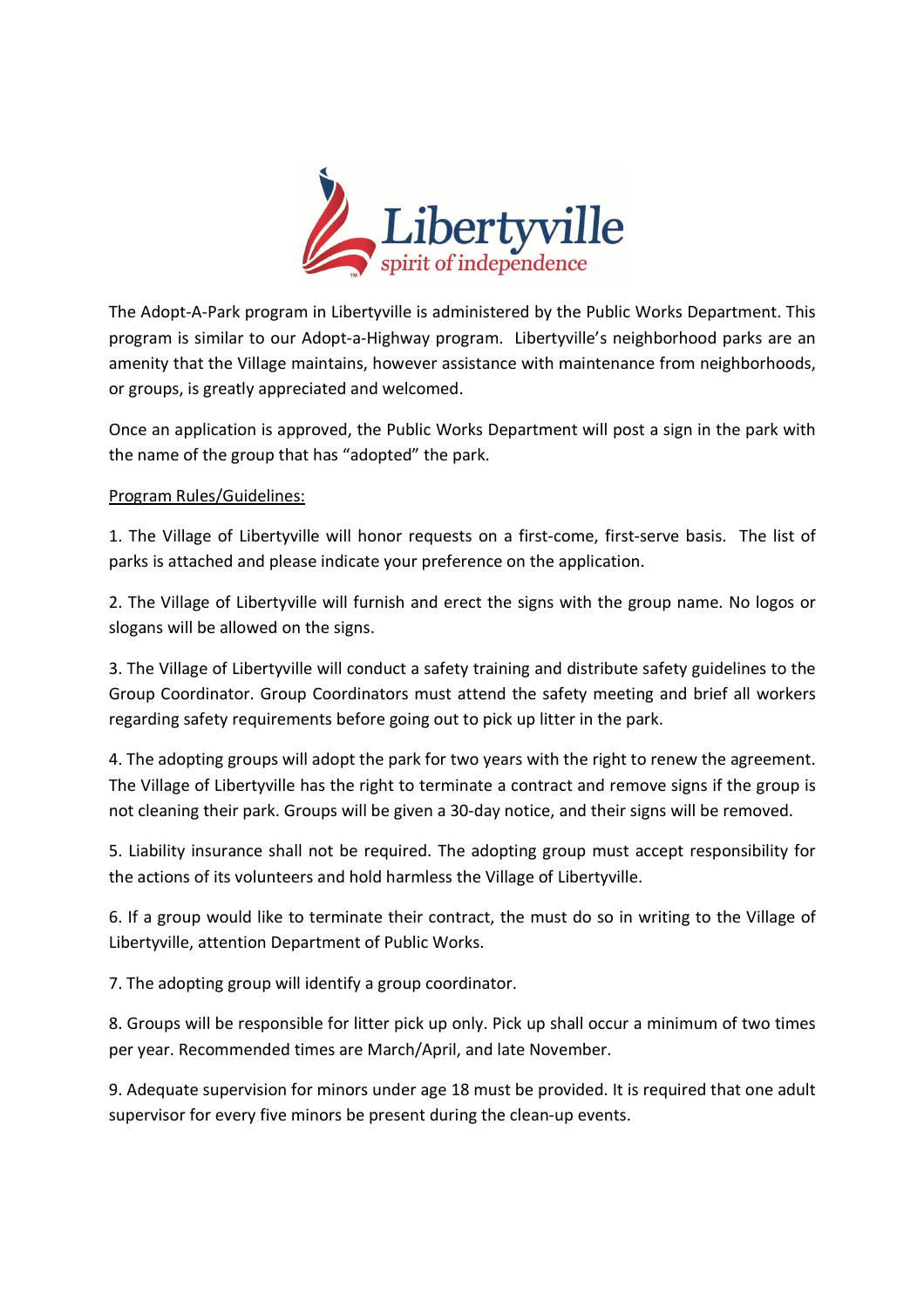10. The group must notify the Public Works Department 847-362-3434 prior to each litter collection date.

11. The Group members are required to wear gloves, hard sole shoes and long pants when picking up litter. Group members shall wear orange safety vests which will be furnished by the Village. Safety vests will be returned by the Group to the Village within three days following litter pick up.

12. The Group must maintain a first aid kit and an adequate supply of drinking water during litter pick up times.

13. No drugs or alcohol shall be carried or consumed by any group member while picking up litter.

14. The group shall place the litter in trash bags provided by the Village of Libertyville and leave the filled trash bags at a predetermined location in the park.

15. All vehicles should be parked in the designated parking areas.

16. Groups must obtain supplies during the work hours of the Village of Libertyville Public Works Department, 600 North Avenue, Monday to Friday 7:00 am to 3:30 pm.

17. Any large objects, safety hazards or dead animals found should be marked for pickup, or the location reported to the Libertyville Public Works Department 847-362-3434.

For questions, please contact the Streets & Utilities Division at (847) 362-3434, Monday through Friday, 7:00 a.m. to 3:30 p.m.

## Agreement Definitions

Village of Libertyville: Municipality sponsoring the Adopt-A-Park program.

Director of Public Works: The Director of Public Works or his/her designee for the Village of Libertyville.

Group: Member or employees of civic or not-for-profit organizations, and commercial or private enterprises, which have requested to participate in Adopt-A-Park.

Group Coordinator: The individual selected by the group to serve as its liaison with the Village of Libertyville.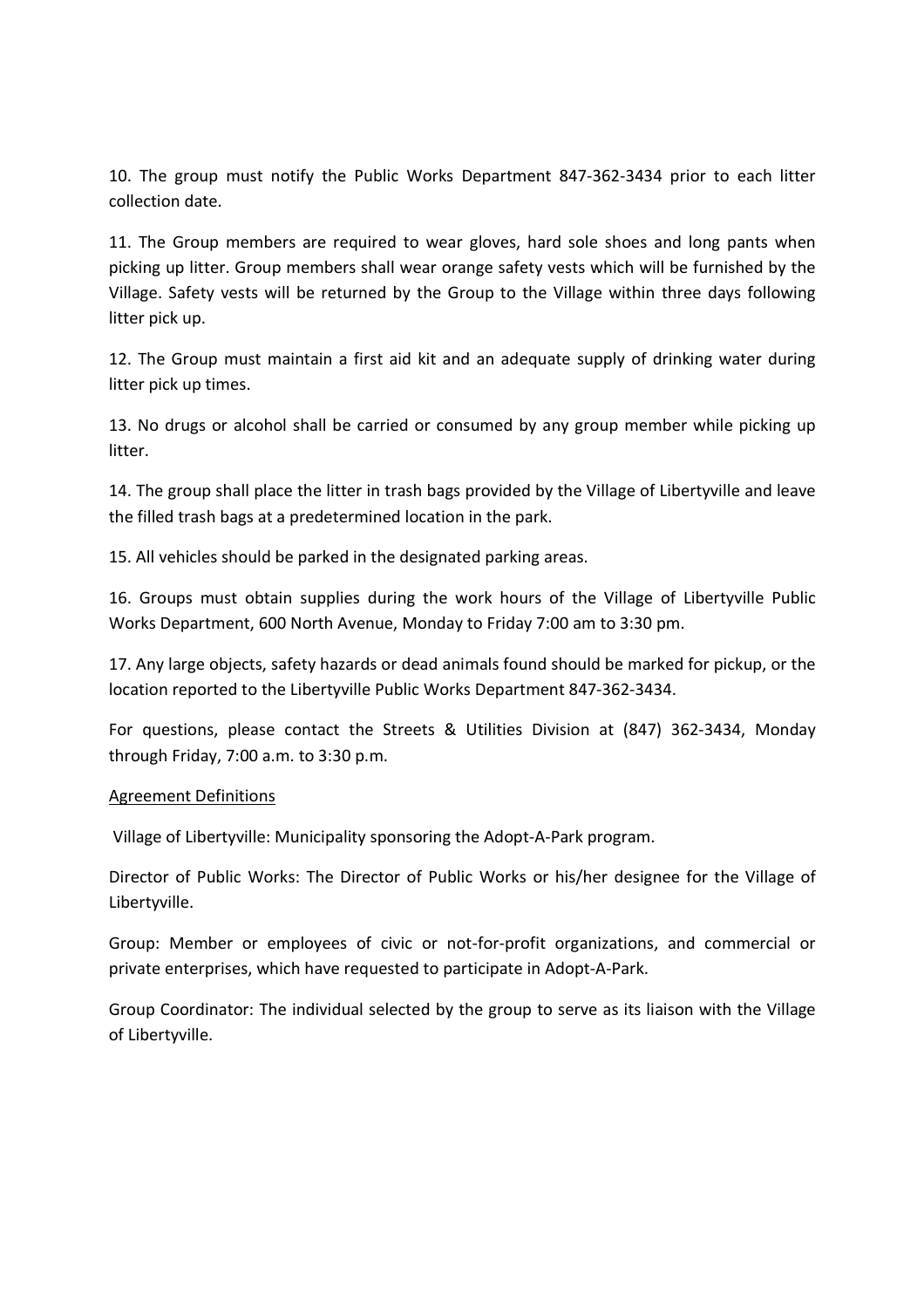Group President: The individual which is the recognized leader, president or chairperson for a group.

Litter: Any unsightly or offensive matter that may include, but is not limited to, disposable packaging, containers, cans, bottles, paper, ashes, cigar or cigarette butts. Litter does not include hazardous items or carcasses.

Adopted Selection: A park designated on the attached list and located in the Village of Libertyville.